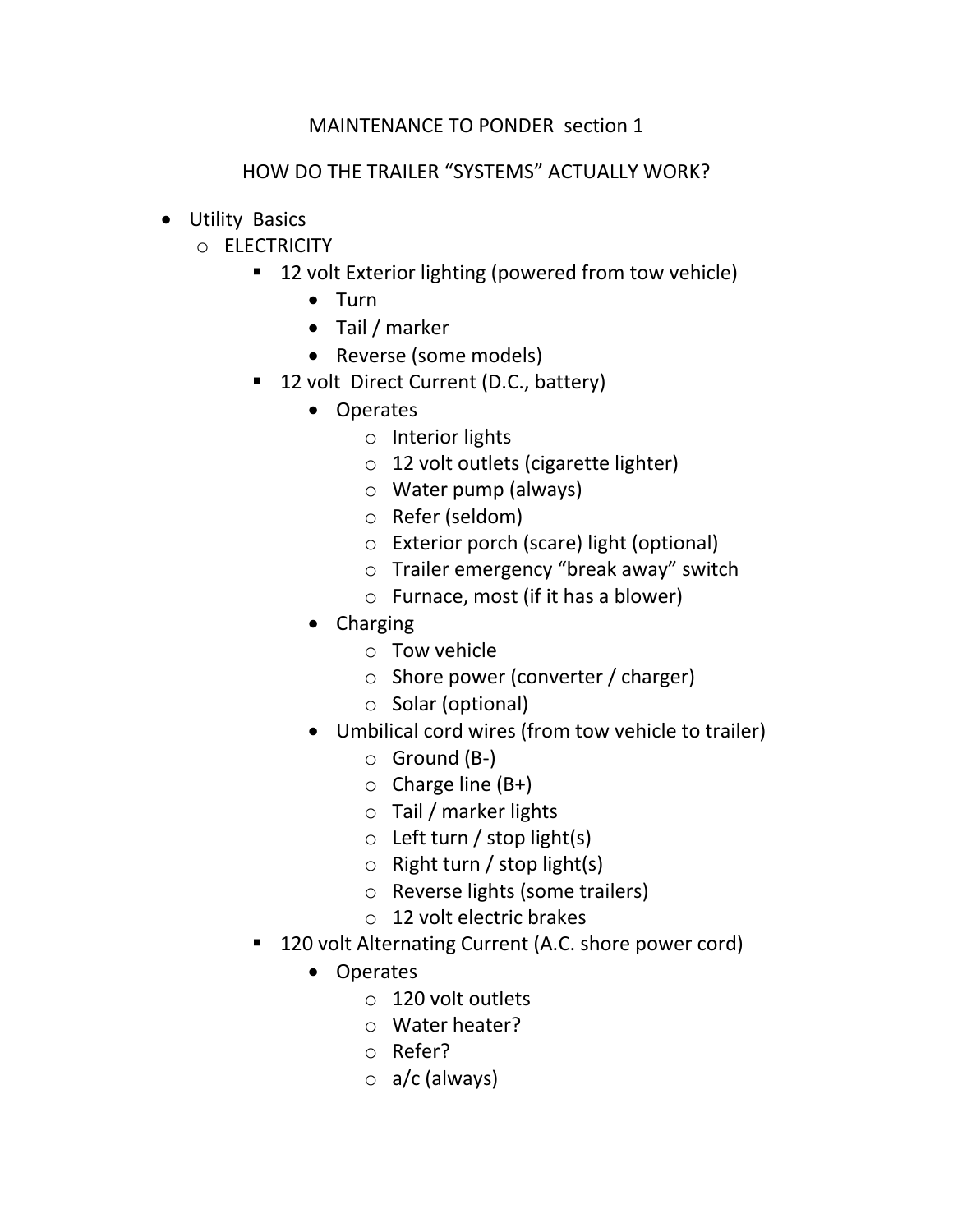- o WATER
	- shore water (hose to hydrant / faucet)
	- **P** reservoir / tank water (via 12 volt pump)
- o WASTE WATER
	- Black water tank
		- Source: toilet (most trailers, starting in late 50's)
	- Gray water tank (also known as "wash water")
		- Source: sinks / shower (not common early 80's)
	- Some trailers have "black" & "wash" water combined
		- $\bullet$  1960 & 70's
		- 2000+ (some)
- o LIQUID PROPANE (LP)
	- operates:
		- stove / oven (if applicable)
		- heater
			- o furnace
			- $\circ$  radiant (no / minimal battery power used)
		- water heater (may also run on LP)
		- refer (may also run on:
			- $\circ$  120 volt AC (if designed into it)
			- o 12 volt DC (if designed into it, seldom)
	- Regulator
		- How does a dual tank regulator function
		- Red indicator
			- o "automatic" tank transfer
			- o Can use as a leak indicator

Questions? Feel free to contact:

Luke @

Luke's Maintenance & Repair Company Fort Collins, CO 970-222-4065 WBCCI 1 1965 or [AirstreamInCO@gmail.com](mailto:AirstreamInCO@gmail.com)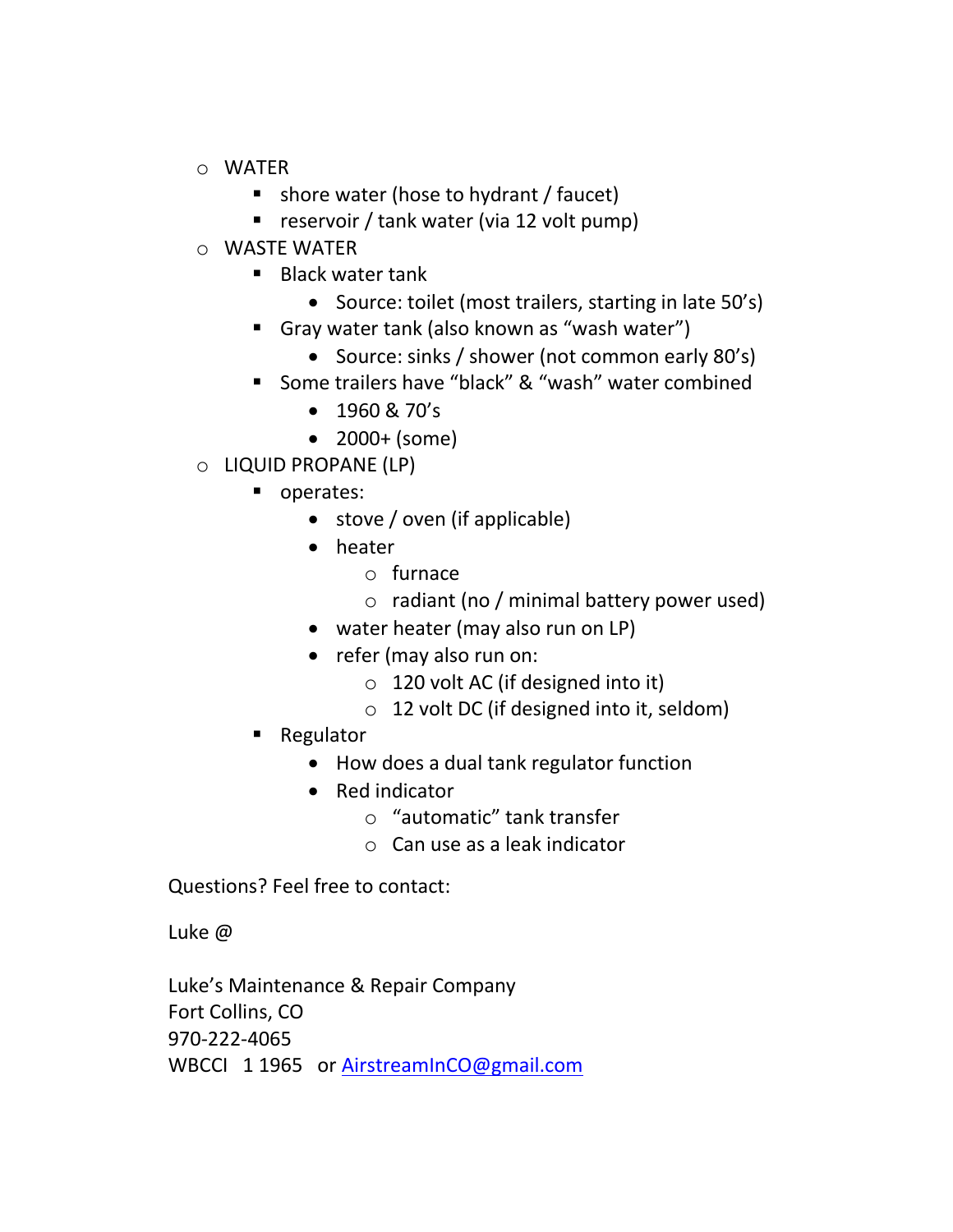## MAINTENANCE TO PONDER section 2

- Bringing your (next) pre owned Airstream home
	- o Tires, bearings
	- o Brakes, Suspension
	- o Ball coupler
	- $\circ$  See handout / flyer for more detail
- Axle replacement?
	- o Axle 20-25 years old????
	- o 40 years old or more…probably needs one
	- o Symptoms
		- **Loose rivets**
		- Clothes falling off hangers
		- **Frame separation**
		- "airborne trailer"
	- o See handout / flyer for more detail
- Brakes
	- o Test tongue mounted break away switch
	- o See if all brakes actually work
	- o Adjustment of shoes
		- Self adjusting brakes now available
- Hitch
	- o Tow ball, tight?
	- o Hitch to vehicle fasteners
	- o Cracked hitches, several known to crack near safety chain loops
	- o Ball coupler on trailer
	- o Weight distribution
		- o Theory of weight transfer
		- o Good, better, best?
- Safety items
	- o Fire extinguisher (checked it when?)
	- o CO detector (last checked when?)
	- o Raw gas detector (last checked when?)
	- o Smoke detector (last checked when?)